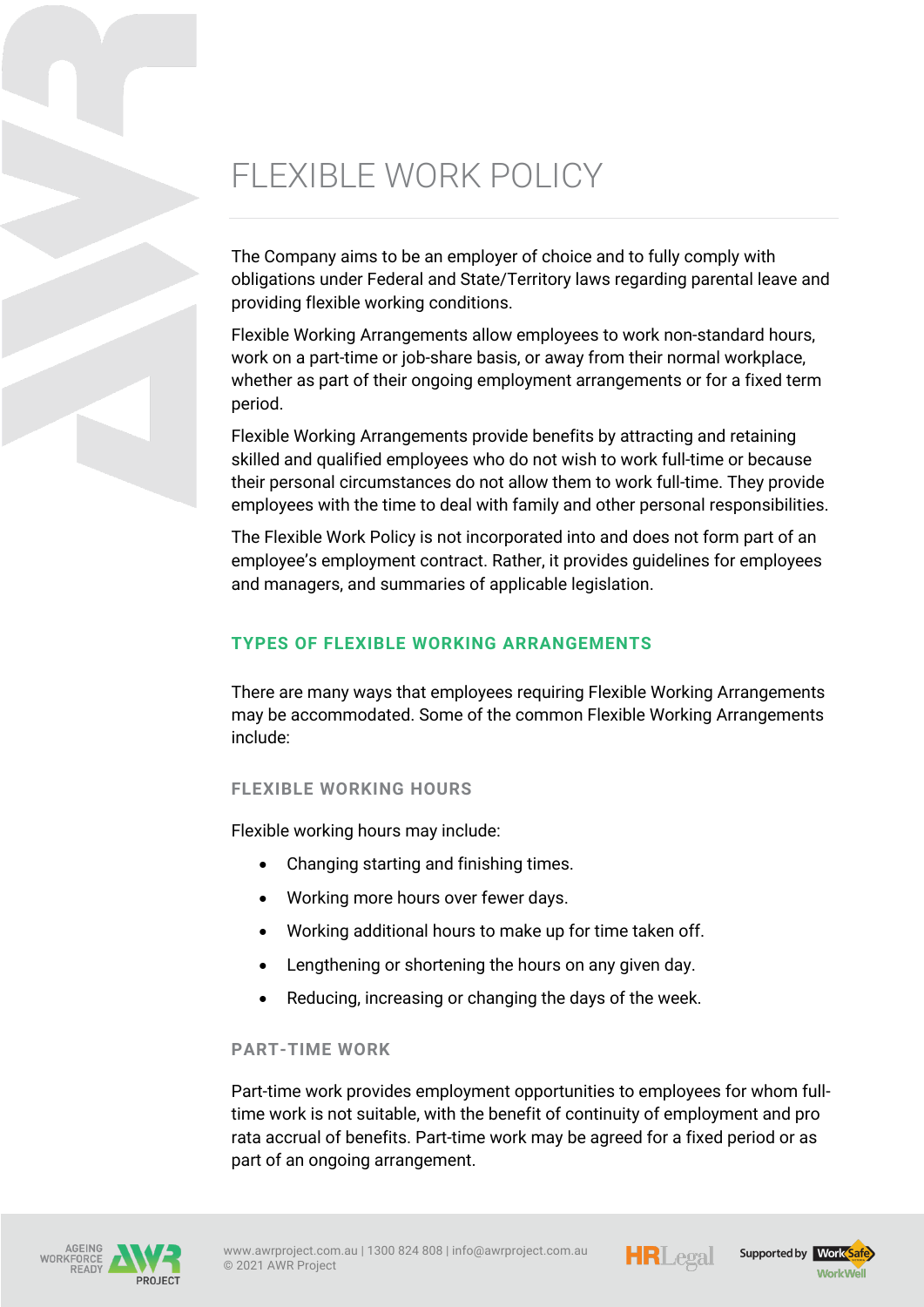Part-time work, or a job share arrangement, may be suitable to parents who wish to make a gradual return to work following parental leave. It may also be suitable for more mature employees who wish to transition to retirement.

#### **JOB SHARING**

Job sharing is a voluntary arrangement in which one full-time position is shared between two employees, each working part-time on a permanent basis. The employees do not have to work equal hours.

Job sharing is a way of recruiting and retaining qualified employees who do not wish to work full-time or whose personal circumstances do not permit full-time work. Job share arrangements may be agreed for a fixed period or as part of an ongoing contract of employment.

#### **AD HOC FLEXIBILITY**

Employees may request flexible working on an ad hoc, one-off, or irregular basis to suit their personal circumstances. This may include allowing an employee to attend an outside work appointment and 'make-up' the time on another occasion. Ad hoc flexibility must be agreed between the employee and their manager prior to the arrangement occurring.

#### **REQUESTS FOR FLEXIBLE WORKING ARRANGEMENTS**

The Company will consider all reasonable requests by an employee for flexible working arrangements where an employee:

- Is a parent, or has the responsibility for the care, of a child who is school age or younger.
- Is a carer (as defined in the Carer Recognition Act 2010) e.g. if they are carer for an elderly parent.
- Has a disability.
- Is 55 or older.
- Is experiencing family or domestic violence.
- Is caring for or supporting an immediate family or household member who requires care or support because of family or domestic violence.
- The Company will not unreasonably refuse such a request.

An employee must have at least 12 months' continuous service with the Company to be eligible to make a request for a Flexible Working Arrangement under the National Employment Standards. However, the Company will also







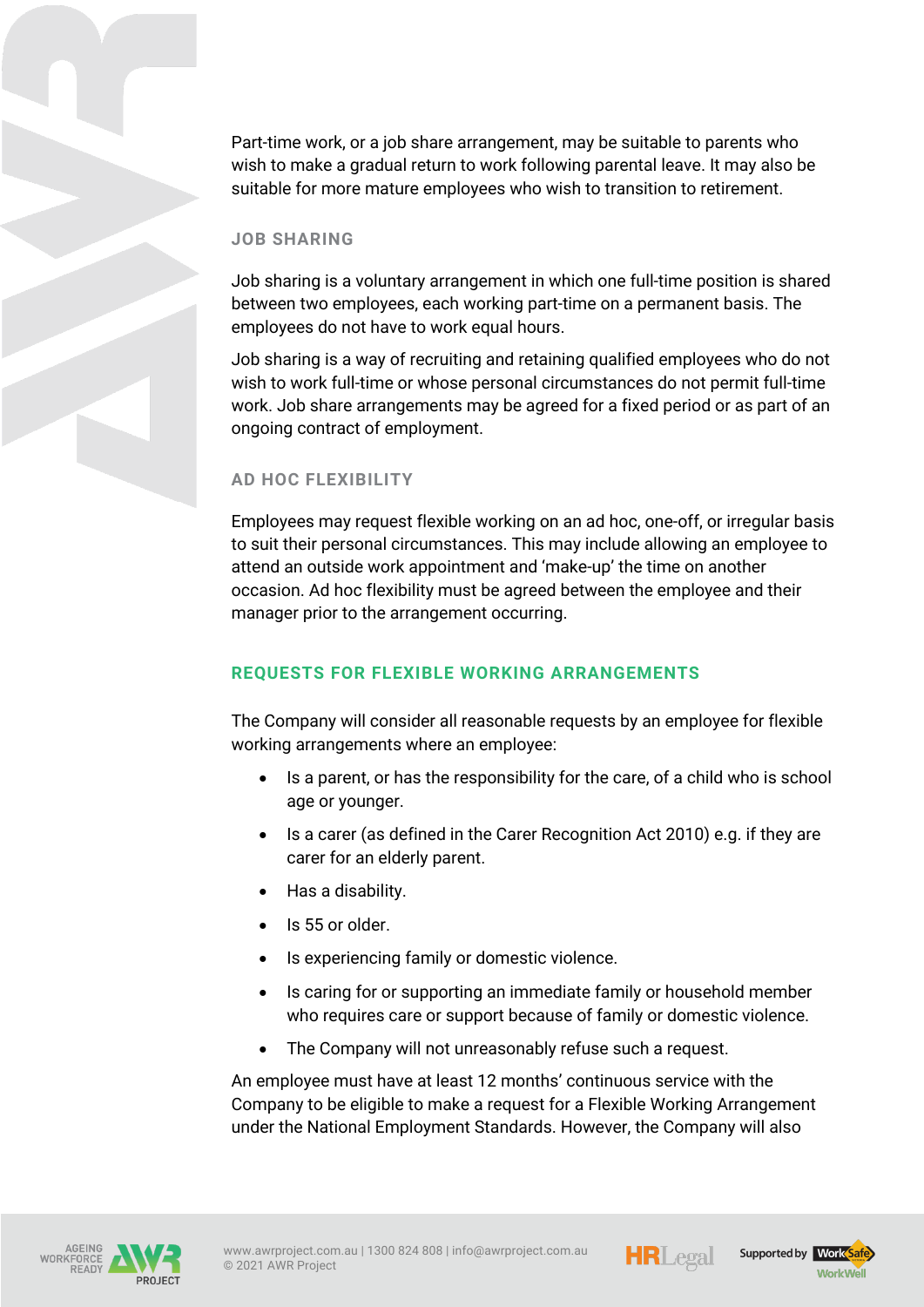consider requests from employees with less than 12 months' continuous service.

A request for flexible working arrangements must be in writing and set out the change sought and reasons for the change.

The Company will give the employee a written response to the request within 21 days, stating whether the request is granted or refused.

A request will only be refused on reasonable business grounds, which may include if the arrangement would:

- Be too costly for the Company.
- Require impractical changes to working arrangements of other employees or require recruitment of new employees.
- Detract from the employee's ability to fulfil the requirements of their position (or their team's effectiveness).
- Result in a significant loss in efficiency or productivity.
- Give rise to an unsafe work environment.
- Be likely to have a significant negative impact on customer service.

Rather than refusing a request, the Company may go beyond its minimum legal requirements and be open to discussing the request and come up with an approach that would accommodate the needs of both parties.

## **FLEXIBILITY FOR EMPLOYEES WHO TAKE PARENTAL LEAVE**

The Company aims to be an employer of choice and to fully comply with obligations under Federal and State/Territory laws regarding parental leave and providing flexible working conditions. This may include eligibility for Government funded Paid Parental Leave.

The Company will facilitate payment of the government Paid Parental Leave Scheme should it meet the eligibility criteria. This scheme is managed by the Government, and more information can be found via MyGov or Centrelink.

#### **UNPAID PARENTAL LEAVE**

Under the *Fair Work Act 2009*, employees who have completed 12 months' continuous service are entitled to unpaid parental leave (maternity, paternity, adoption and related kinds of leave).

The primary entitlement to unpaid parental leave is 12 months following birth/placement, to be shared between both parents.

In addition to the basic entitlement to unpaid parental leave, one parent may request an additional 12 months of leave, which will only be refused after